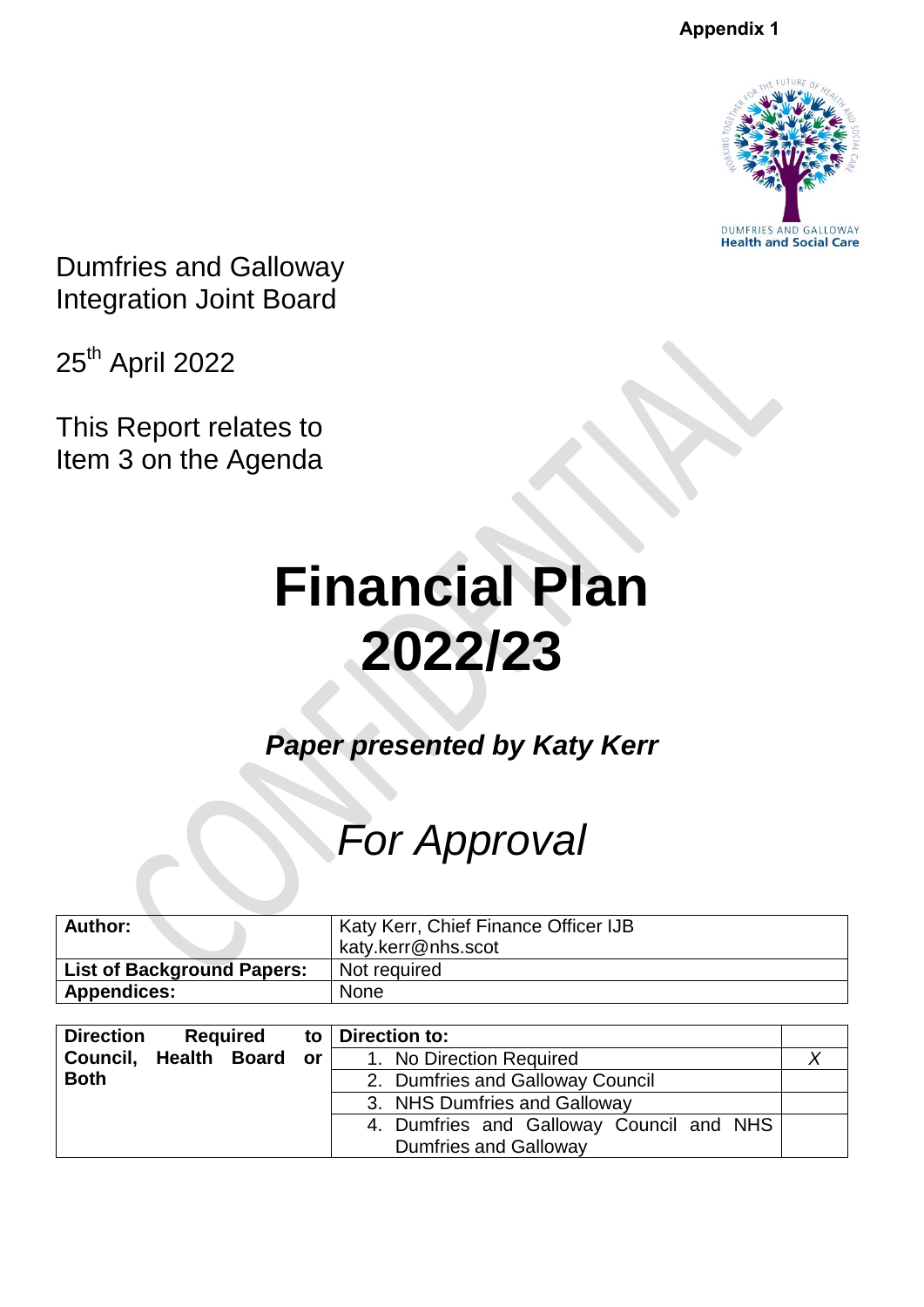#### **1. Introduction**

1.1 This paper sets out the Financial Plan for the Integration Joint Board (IJB) for 2022/23 and sets out the recurring deficit position of the IJB.

#### **2. Recommendations**

- 2.1 **The Integration Joint Board is asked to:**
	- **Approve the IJB Financial Plan for 2022/23 recognising the recurring deficit position.**

#### **3. Background and Main Report**

- 3.1 Background
- 3.2 This paper presents the budget position for the IJB for 2022/23 and reflects the allocation of resources from the partner agencies to the IJB in the context of the agreed Scottish Government budget for 2022/23, and the respective financial settlements to Local Authorities and NHS Board.
- 3.3 The year end financial position for 2021/22 is in the process of being concluded and a further update with the final position will be presented to the next IJB, a breakeven position will be achieved following the additional non-recurring support received from Scottish Government for the NHS overspend. The Council delegated service is projected to deliver a balanced position. In addition, funding will be carried forward across the Partnership to support future year's Covid-19 costs and other ringfenced allocations; details are set out later in the report. The position is subject to external audit review.
- 3.4 Main Body of the Report

#### *Recurring Deficit Brought Forward*

3.5 The recurring deficit brought forward from 2021/22 has been reviewed and has been confirmed as £22m as per the table below:

|                                              | <b>NHS</b><br><b>Delegated</b> | <b>Council</b><br><b>Delegated</b> | <b>Total</b><br>IJB |
|----------------------------------------------|--------------------------------|------------------------------------|---------------------|
|                                              | £000s                          | £000s                              | £000s               |
| 2021/22 Brought Forward Deficit              | (19,762)                       | 0                                  | (19, 762)           |
| Net additional recurring investment required | (4,398)                        | (3, 486)                           | (7, 884)            |
| 2021/22 Opening Financial Gap Identified     | (24, 160)                      | (3, 486)                           | (27, 646)           |
| <b>Recurring Savings delivered</b>           | 2,256                          | 0                                  | 2,256               |
| 2021/22 Financial Plan budgets not utilised  | 843                            | 123                                | 966                 |
| Cost Pressures not funded in 2021/22         | (1, 130)                       | 0                                  | (1, 130)            |
| 1st call on 2022/23 recurring funding        | 0                              | 3,363                              | 3,363               |
| 2021/22 Closing Recurring Deficit            | (22,191)                       | 0                                  | (22,191             |

**Table 1 – Recurring Deficit Brought Forward**

3.6 2021/22 recurring savings delivered have been confirmed at £2.3m and include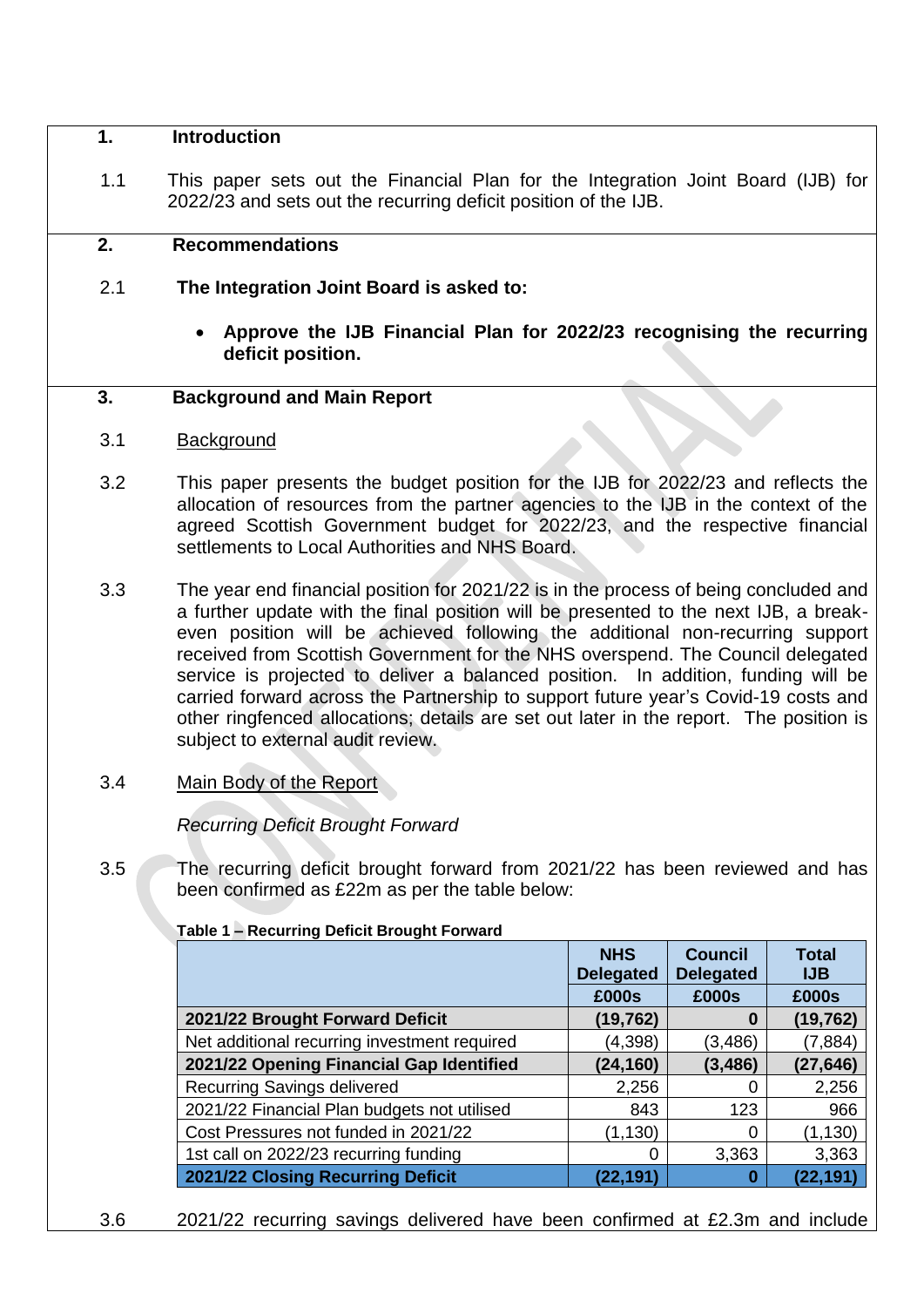Medicines (£1.1m); Workforce (£0.2m); Non Pays (£0.3m); Locum (£0.4m) and Travel (£0.3m).

- 3.7 All areas of the 2021/22 Financial Plan where additional investment was targeted have been reviewed and £1m has been identified as unallocated and available to reduce the recurring deficit. This in the main relates to pay award and cost pressure estimates which did not materialise during the year.
- 3.8 At the time of developing the 2021/22 plan, costs for Office 365 were still being discussed nationally, and were not included in the Financial Plan given the level of price uncertainty but were flagged as a financial risk; this has now been included at £1.1m for completeness
- 3.9 £3.4m has been allocated from the 2022/23 Council funding settlement to meet the historical recurring savings target remaining through supporting the recurrent investments in Care at Home services and Short Term Augmented Response Service (STARS) along with additional funding received for the 2021/22 pay uplifts to Adult Social Care Providers.

*Draft Budget 2022/23*

3.10 A total of £28m in additional recurring funding is currently anticipated for 2022/23 across the partnership as per the table below.

| <b>National Funding Notified for 2022/23</b>                 | <b>National</b><br><b>Funding</b> | D&G<br><b>Share</b> | <b>NHS</b><br><b>Delegated</b> | <b>Council</b><br><b>Delegated</b> | <b>Total</b><br><b>IJB</b> |
|--------------------------------------------------------------|-----------------------------------|---------------------|--------------------------------|------------------------------------|----------------------------|
|                                                              | £000s                             | £000s               | £000s                          | £000s                              | £000s                      |
| Measures to reduce delayed discharge/<br>interim care        | 20,000                            | 3.27%               | 0                              | 653                                | 653                        |
| Increasing Care at Home capacity                             | 124,000                           | 3.27%               | 0                              | 4,050                              | 4,050                      |
| Carers Act Increase                                          | 20,000                            | 3.27%               | 0                              | 653                                | 653                        |
| Social Care pay uplift to £9.50 - 1 April 21                 | 30,500                            | 3.29%               | 0                              | 1,003                              | 1,003                      |
| Social Care pay uplift to £10.02 - 1 Dec 2021                | 144,000                           | 2.99%               | 0                              | 4,299                              | 4,299                      |
| Social Care pay uplift to £10.50 - 1st April 22              | 130,000                           | 3.27%               | 0                              | 4,246                              | 4,246                      |
| Balance of £200m funding (£70m)                              | 70,000                            | 3.27%               | 0                              | 2,286                              | 2,286                      |
| <b>Free Personal Care</b>                                    | 15,000                            | 3.27%               | 0                              | 490                                | 490                        |
| National recruitment campaign for Bands 2-4                  | 30,000                            | 2.99%               | 898                            | 0                                  | 898                        |
| <b>Multi-Disciplinary Teams</b>                              | 40,000                            | 3.26%               | 1,306                          | 0                                  | 1,306                      |
|                                                              | 623,500                           |                     | 2,204                          | 17,680                             | 19,884                     |
| Additional Social Work Funding allocated post<br>budget £22m | 22,000                            | 3.27%               | 0                              | 720                                | 720                        |
|                                                              | 22,000                            |                     | 0                              | 720                                | 720                        |
| NHS General Uplift inc. NI                                   |                                   |                     | 5,779                          | 0                                  | 5,779                      |
| New Medicines Fund increase                                  |                                   |                     | 1,467                          | 0                                  | 1,467                      |
|                                                              |                                   |                     | 7,246                          | $\bf{0}$                           | 7,246                      |
| <b>Overall Total</b>                                         |                                   |                     | 9,450                          | 18,400                             | 27,850                     |

#### **Table 2 – Additional Funding for 2022/23**

3.11 In addition to the baseline funding noted above, there are a number of recurring and non-recurring allocations which are currently anticipated; at this time these have not been included in the plan on the basis that they will come with conditions on what they must be spent on and will therefore not impact on the overall Financial Plan.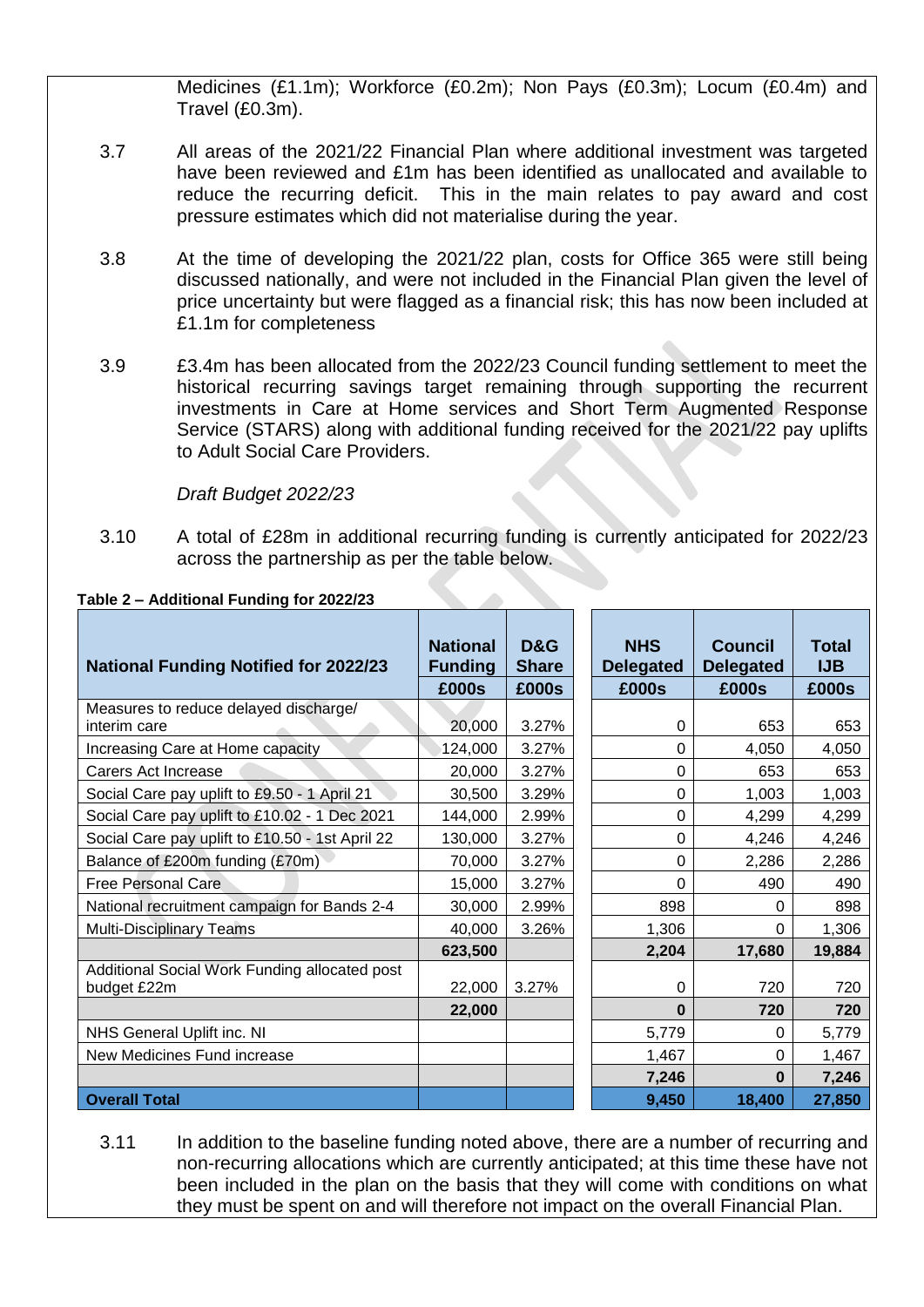- 3.12 The 2022/23 Scottish Government settlement has confirmed additional funding to current budgets nationally of £646m of which £576m will flow through the Council settlement; Dumfries and Galloway's share is currently estimated to be £18.4m. Details of the level of funding transfers to partnerships are currently subject to further clarification at both a national and local level with final funding shares likely to be confirmed by the end of April 2022. This funding supports the winter pressures initiatives commissioned by Scottish Government for Winter 2021/22 including increasing Care at Home capacity, increasing rates of pay for Adult Social Care staff, measures to reduce delayed discharges and increasing workforce across the Partnership.
- 3.13 The NHS Board have received a 2% baseline uplift along with further support for the increased employer national insurance costs arising from the UK Health and Social Care Levy. This is distributed proportionally to the delegated budget, and equates to £5.8m.
- 3.14 The NHS Board has also been advised to plan on the basis of receiving additional funding for the New Medicines fund based on the National Resource Allocation Formula (NRAC) share of £50m which provides a further £1.5m of resource.
- 3.15 As part of the Scottish Government Budget 2022/23, a total of £846m will be invested in improving patient outcomes as per the table below; the share for the Board is still to be confirmed by the various Scottish Government policy teams:

|                                               | 2021/22<br><b>Restated</b> | 2022/23 | <b>Increase</b> |
|-----------------------------------------------|----------------------------|---------|-----------------|
| <b>Improving Patient Outcomes Investment</b>  | £m                         | £m      | £m              |
| <b>Primary Care</b>                           | 250                        | 263     | 13              |
| <b>Waiting Times</b>                          | 196                        | 232     | 36              |
| Mental Health and Child and Adolescent Mental |                            |         |                 |
| <b>Health Services (CAMHS)</b>                | 231                        | 246     | 15              |
| <b>Trauma Networks</b>                        | 38                         | 44      | 6               |
| <b>Drugs Deaths</b>                           | 61                         | 61      |                 |
| <b>Total</b>                                  | 776                        | 846     | 70              |

 **Table 3 – Patient Outcomes Funding for 2022/23**

 *2021/22 has been restated for Mental Health and NHS Recovery Funding*

3.16 It was announced by the Cabinet Secretary for Health and Social Care in Parliament on 5 October 2021, that a range of measures were being put in place nationally as part of a £300m recurring investment to help protect Health and Social Care services over the winter period and to provide longer term improvement in service capacity across our health and social care systems. The funding has been captured as part of the 2022/23 Local Authority budget settlement, the following two specific allocations will be received directly by Health on behalf of the IJB:

|  |  |  |  | Table 4 - NHS Winter Planning Investment for 2022/23 |  |
|--|--|--|--|------------------------------------------------------|--|
|--|--|--|--|------------------------------------------------------|--|

| Winter Planning Investment for Health and<br>Social Care (NHS elements only) | 2021/22<br>£000s | 2022/23<br>£000s | <b>Increase</b><br>£000s |
|------------------------------------------------------------------------------|------------------|------------------|--------------------------|
| National recruitment campaign for Bands 2-4                                  | 449              | 898              | 449                      |
| <b>Multi-Disciplinary Teams</b>                                              | 653              | 1,306            | 653                      |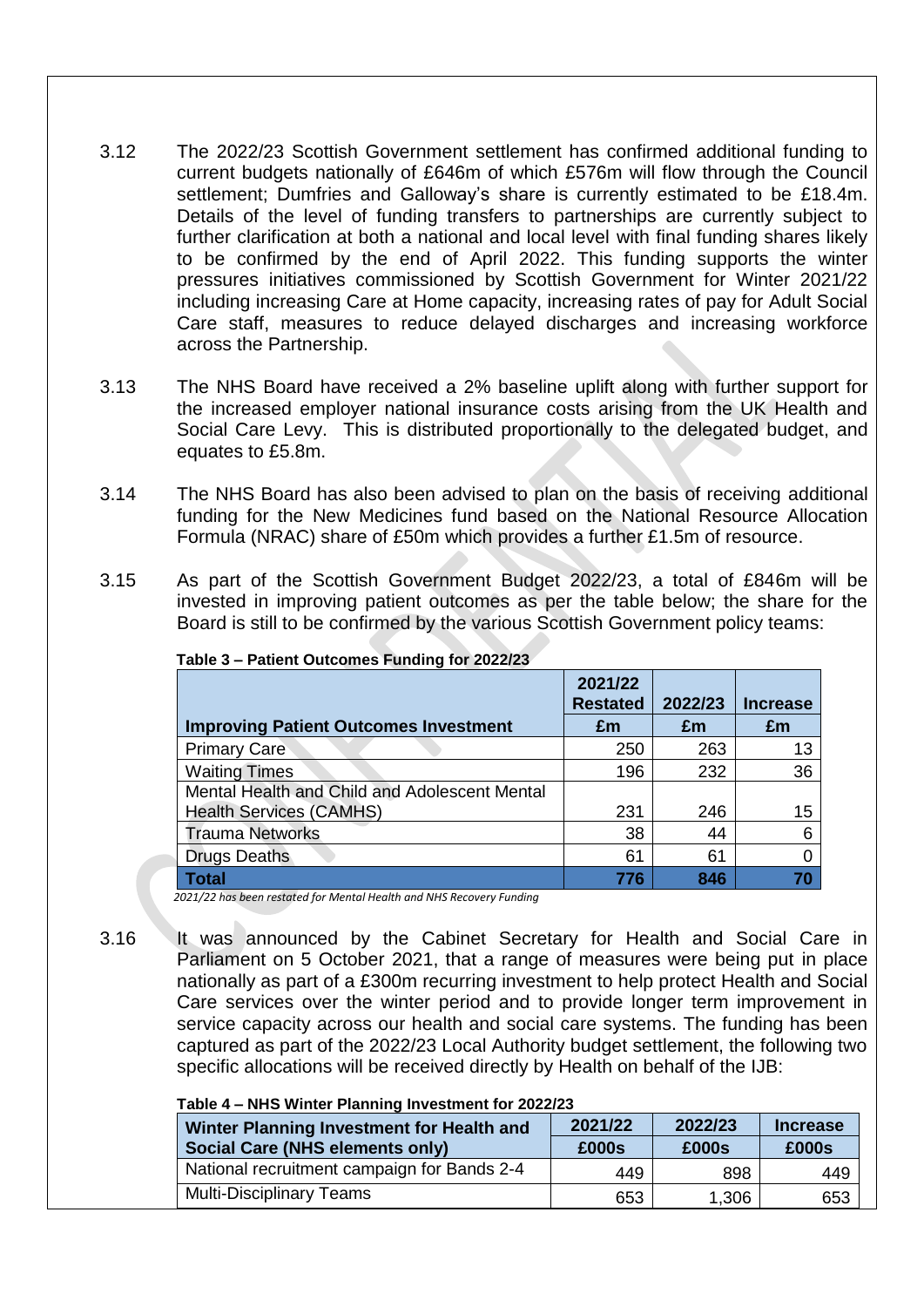3.17 Based on the additional sources of funding described above the Financial Plan for 2022/23 is summarised below which shows a recurring shortfall of £2.7m. The detail to support the position is reflected in the narrative in the further sections.

|                                                                                                      | <b>NHS</b><br><b>Delegated</b> | <b>Council</b><br><b>Delegated</b> | <b>Total IJB</b> |
|------------------------------------------------------------------------------------------------------|--------------------------------|------------------------------------|------------------|
|                                                                                                      | £000s                          | £000s                              | £000s            |
| <b>Total Baseline Uplift</b>                                                                         | 9,450                          | 18,400                             | 27,850           |
| Recurring Pressures/ additional capacity b/f from<br>2021/22                                         | $\Omega$                       | 3,363                              | 3,363            |
| Uplift and Inflationary Pressures 2022/23                                                            | 9,256                          | 8,625                              | 17,881           |
| Carers - delegated (92%)                                                                             | 0                              | 601                                | 601              |
| Carers - non-delegated (8%)                                                                          | 0                              | 52                                 | 52               |
| Free personal care                                                                                   | $\overline{0}$                 | 490                                | 490              |
| Interim Care Measures                                                                                | $\Omega$                       | 653                                | 653              |
| <b>Additional Social Work Funding</b>                                                                | 0                              | 720                                | 720              |
| Increased Care at Home Capacity (incl<br>demographic increases)                                      | $\overline{0}$                 | 3,046                              | 3,046            |
| <b>Expansion of Health and Social Care Support</b><br>Workers in Partnership to support Care at Home | 0                              | 720                                | 720              |
| Early intervention and prevention support                                                            | 0                              | 249                                | 249              |
| <b>Increased Social Work Capacity for the Multi</b><br><b>Agency Safeguarding Hub</b>                | 0                              | 101                                | 101              |
| National recruitment campaign for Bands 2-4                                                          | 898                            | 0                                  | 898              |
| <b>Multi-Disciplinary Teams</b>                                                                      | 1,306                          | $\Omega$                           | 1,306            |
| Resource to support in year resourcing increases                                                     | 0                              | 500                                | 500              |
| <b>Total Budgeted H&amp;SCP Costs</b>                                                                | 11,460                         | 19,120                             | 30,580           |
| <b>Shortfall</b>                                                                                     | (2,010)                        | (720)                              | (2,730)          |

#### **Table 5 – 2022/23 Draft Financial Plan**

3.18 A review of the areas within the IJB that require funding to be applied has been completed and is set out below:

> Pay Awards have been forecast based on the Scottish Public Sector Pay Policy, any change will be revisited by Scottish Government in line with the outcome of pay negotiations.

 Scottish Living Wage and National Insurance (NI) Uplift for external providers is assumed to be fully funded in 2022/23 from the uplift received. There are risks within the proposed price increases relating to non-staffing costs linked to fuel and other inflationary costs. A further 1% increase could potentially cost upto £400k above current budgeted levels.

 There are a significant range of inflationary factors impacting on potential non pay costs and these have not all been factored in at full estimated cost given the affordability gap. In addition to general price inflation, drugs, energy, service contracts, rates and food are all running in excess of the funding provided within the baseline uplift. Global sum estimates have been built in which can be drawn from during the year as pressures materialise. A process for distribution of this will be agreed through Financial Recovery Board (FRB).

 A provision has been built in across all years for increased costs for new drugs and national and regional business cases have been included, there is little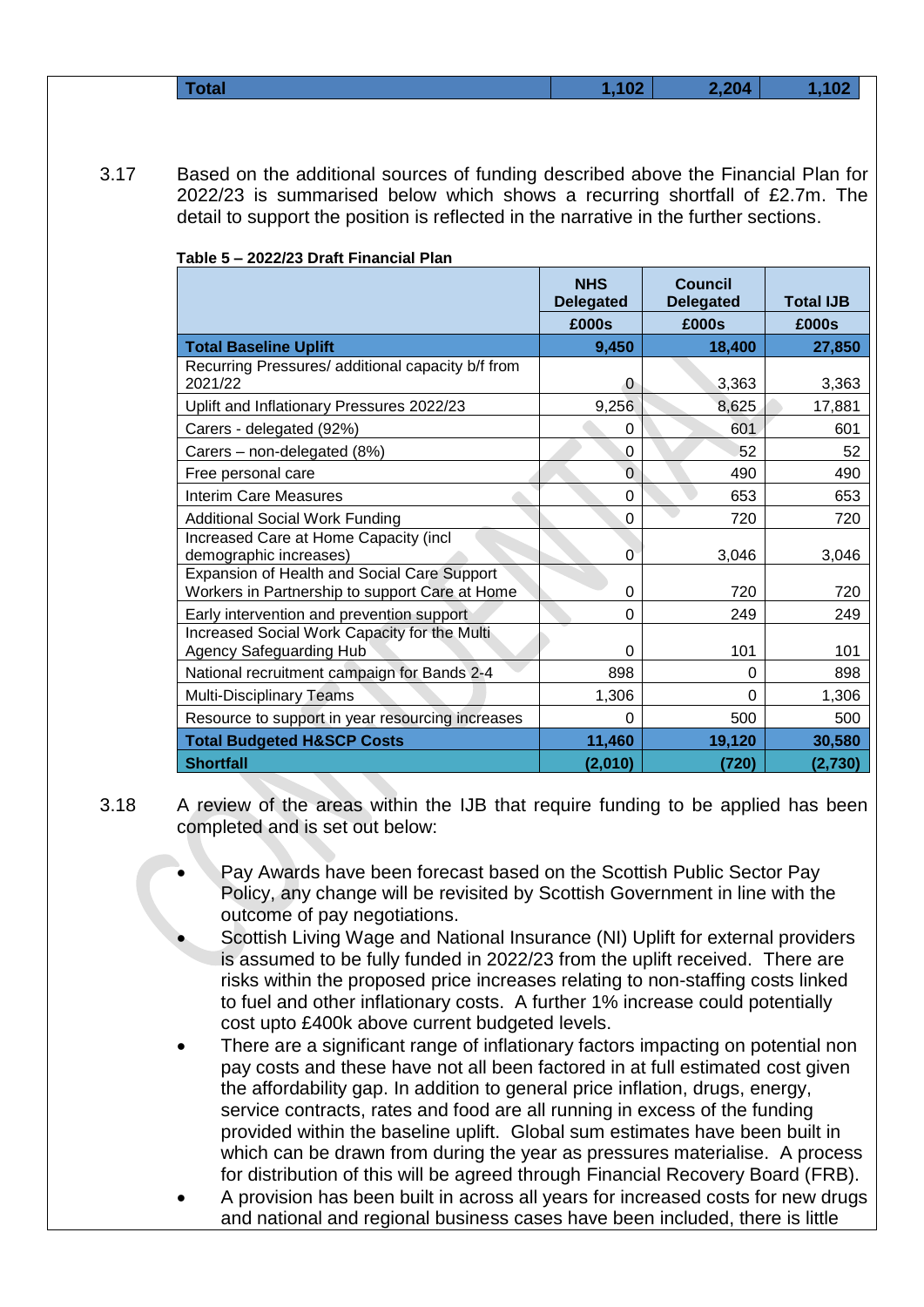the Board can do to influence these costs when they are received.

- It is also recognised that there will always be local business cases which require funding to ensure the service continues to function, and therefore £0.5m has been built in to future years.
- The additional funding for new medicines has not been distributed as a budget as the Board has previously invested in this on a recurring basis and is part of the recurring deficit brought forward.
- 3.19 In addition to the budgets provided for within the Financial Plan, there are a number of significant areas of risk which have not been included.
	- 2022/23 energy costs are factored in at an average of 40%, this is unlikely to be sufficient given the estimates being worked up centrally
	- Increasing Care at Home need being met within under 65's populations, including option 1 awards continues to increase at a greater than budgeted level
	- Elective Recovery
	- Activity pressures have not been factored in including drugs
	- Increasing need above budgeted forecasts including utilisation of out of region placements and supports increase financial risk
	- Alternative solutions to meeting unmet need will potentially increase current spend levels as more expensive solutions are used.
	- Continued use of unbudgeted staff due to additional pressure on the system will create dependency from services and teams
	- Medical Staffing models which are not sustainable within existing budget will require recurring investment to reduce reliance on locums
	- Acceleration of DGRI business case in relation to permanent opening of half ward and 7 day operating of Short Stay Unit
	- Impact of nursing workforce tool not factored in
	- Band 2 to 3 Healthcare Support Workers
	- Any change in O365 methodology
	- Recurring Covid-19 costs and recovery costs are assumed to be fully funded and have not been factored in; current risk is £8m.
- 3.20 The current level of financial risk is estimated at £7-10m and although some provision has been built in to 2023/24 and 2024/25 as an allowance, this is unlikely to be sufficient if all risks materialise within the 3 year planning cycle.
- 3.21 As a result of the in-year gap on the Financial Plan and the historical deficit brought forward, the opening recurring financial gap for 2022/23 before setting any savings target is £25m for the IJB. This represents 5.4% of the 2022/23 distributed budgets for the IJB (6.7% for NHS Delegated Services and 0.7% for Council Delegated Services).

#### **Table 6 – Opening Recurring Deficit for 2022/23**

|                                              | <b>NHS</b><br><b>Delegated</b> | <b>Council</b><br><b>Delegated</b> | <b>Total IJB</b> |
|----------------------------------------------|--------------------------------|------------------------------------|------------------|
|                                              | £000s                          | £000s                              | £000s            |
| <b>Historical Deficit B/Fwd</b>              | (22, 191)                      |                                    | (22, 191)        |
| In Year Deficit                              | (2,010)                        | (720)                              | (2,730)          |
| <b>Opening Recurring Deficit for 2022/23</b> | (24, 201)                      | (720)                              | (24, 921)        |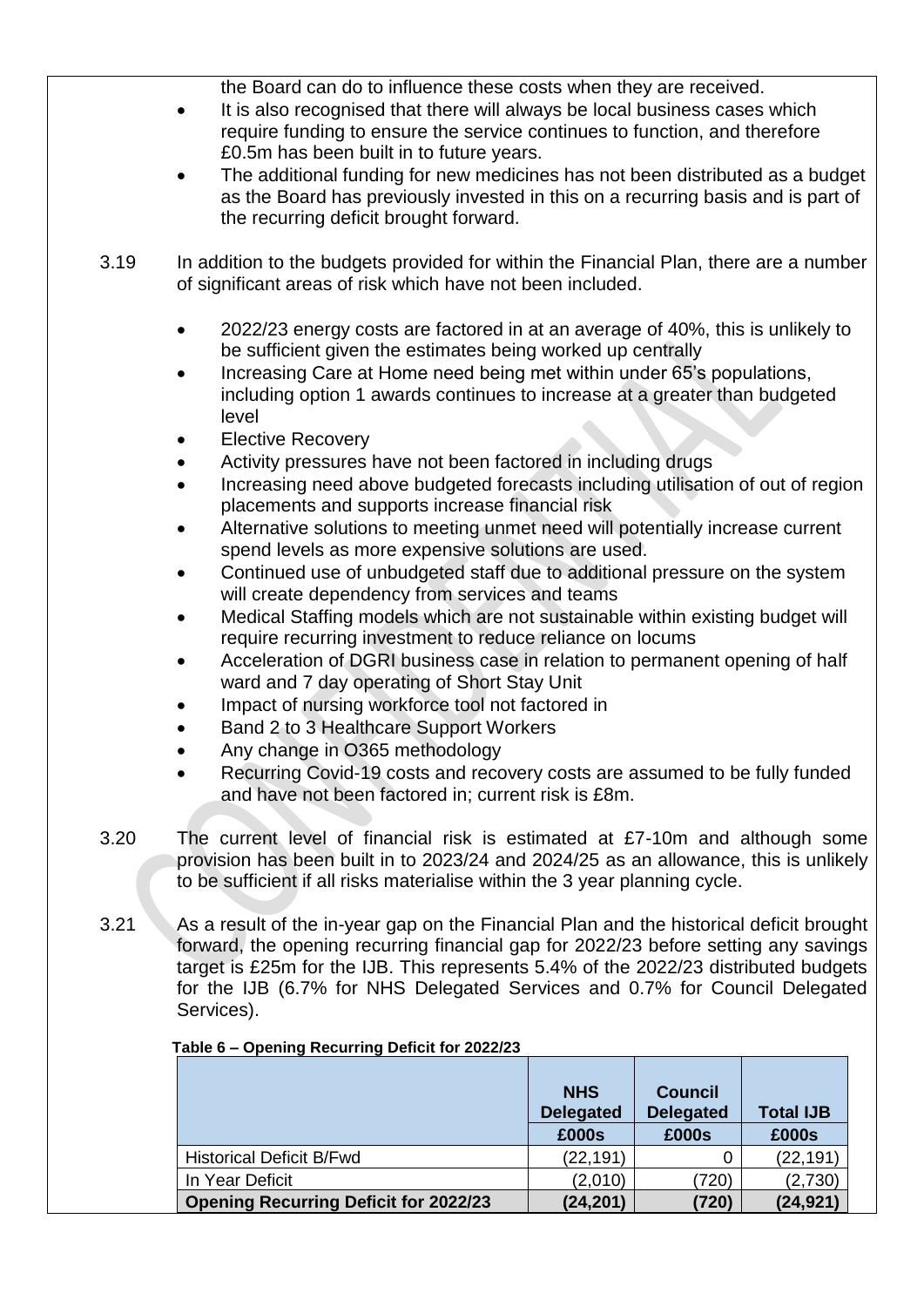#### 3.22 The recurring savings targets have been set for the IJB for 2022/23 as follows:

#### **Table 7 –2022/23 Recurring Savings Target**

|                                             | <b>NHS</b><br><b>Delegated</b> | <b>Council</b><br><b>Delegated</b> | <b>Total IJB</b> |
|---------------------------------------------|--------------------------------|------------------------------------|------------------|
|                                             | £000s                          | £000s                              | £000s            |
| Savings Target for In Year Deficit          | 2,010                          | 720                                | 2,730            |
| Savings Target for Historical Deficit       | 1,000                          |                                    | 1,000            |
| <b>Total Savings Target Set for 2022/23</b> | 3,010                          | 720                                | 3,730            |

#### 3.23 Some of the schemes planned include:

- Deliver Patient Hub
- eCommunication (Pilot Patient Hub)
- Maximise use of Equitrax 'follow-me' printing
- Migration to new Mobile Phone provider
- Review telephony and e-Health systems
- Deliver savings from Property Strategy through planned rationalisation of estate
- Reduction in non-domestic rates
- Review opportunities for efficiencies with each department head
- Review Pool car fleet
- Rollout e-Payroll
- Optimisation of the provision of laboratory services
- Redesign of Galloway Community Hospital Staffing Model
- Restructure Community Health NHS Directorate
- Non-pays workstream to prioritise areas of non pays spend to be targeted and introduce revised policies for spend areas and set stretch targets over the next two years.
- Continuing the work of the prescribing workstream to ensure all savings removed, using benchmarking best in class and learning from national sharing of ideas.

3.24 A summary of the 2022/23 opening budget by Directorate is shown as below with a total delegated budget of £443m: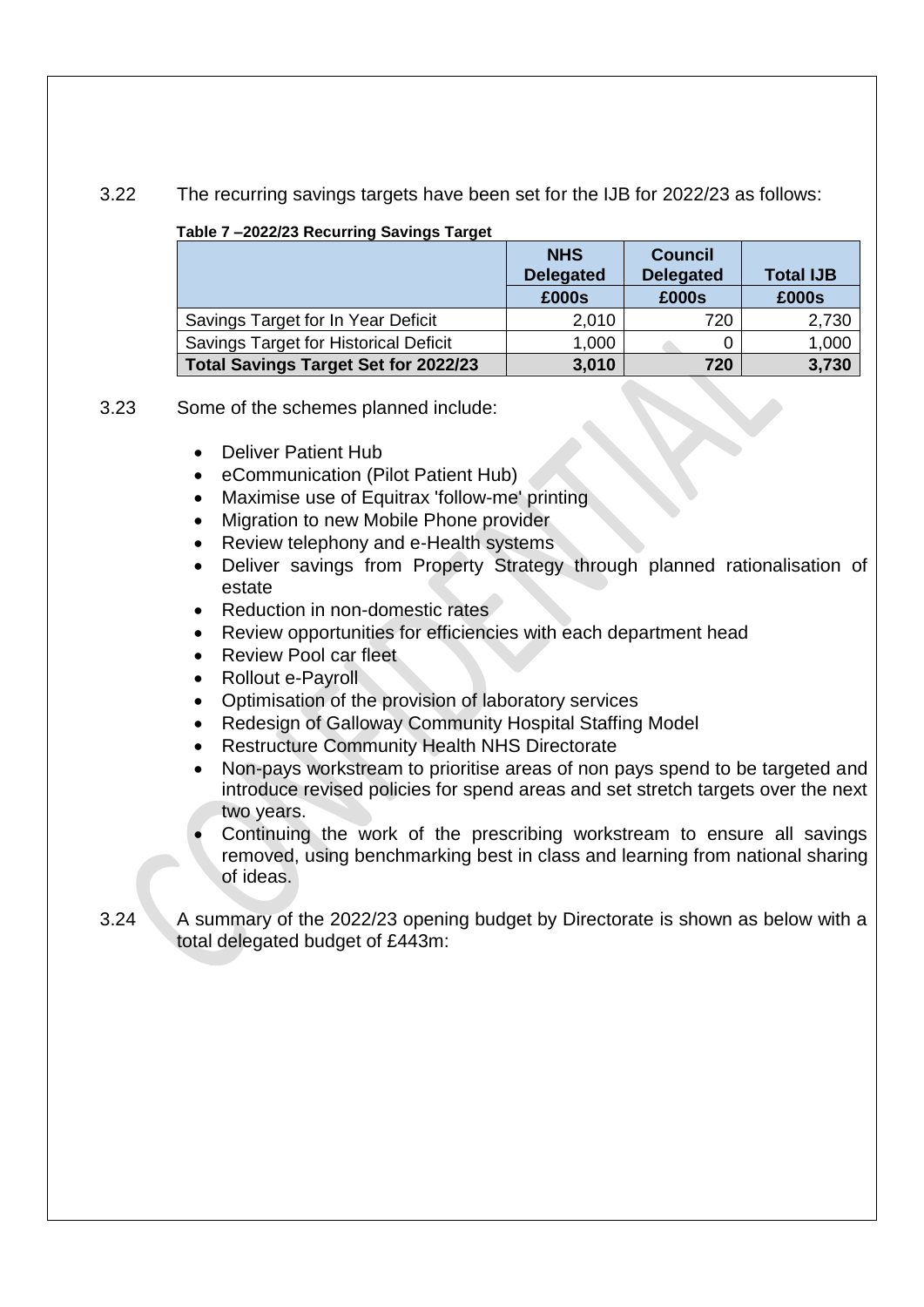#### **Table 8 –2022/23 IJB Budget**

|                                                     | <b>NHS</b><br><b>Delegated</b> | <b>Council</b><br><b>Delegated</b> | <b>Total IJB</b> |
|-----------------------------------------------------|--------------------------------|------------------------------------|------------------|
|                                                     | £000s                          | £000s                              | £000s            |
| Acute and Diagnostics Dir                           | 131,119                        | 0                                  | 131,119          |
| <b>Facilities and Clinical Support</b>              | 17,544                         | 0                                  | 17,544           |
| <b>Mental Health Directorate</b>                    | 26,732                         | $\overline{0}$                     | 26,732           |
| <b>Community Health and Social Care</b>             | 65,789                         | 81,491                             | 147,280          |
| <b>Primary Care Services</b>                        | 53,427                         | 0                                  | 53,427           |
| Womens and Childrens Directorate                    | 25,292                         | $\overline{0}$                     | 25,292           |
| E Health                                            | 6,880                          | $\mathbf 0$                        | 6,880            |
| <b>Strategic IJB services</b>                       | 25,015                         | $\overline{0}$                     | 25,015           |
| Budgets held centrally for distribution             | 500                            | 0                                  | 500              |
| 2022/23 plan proposed for distribution              | 11,460                         | 19,120                             | 30,580           |
| <b>Total Distributed Budgets</b>                    | 363,758                        | 100,611                            | 464,369          |
| <b>Historical Deficit</b>                           | (22,191)                       | 0                                  | (22, 191)        |
| In Year Deficit                                     | (2,010)                        | (720)                              | (2,730)          |
| <b>Total Recurring Deficit</b>                      | (24,201)                       | (720)                              | (24, 921)        |
| Savings Target for In Year Deficit                  | 2,010                          | 720                                | 2,730            |
| Savings Target for Historical Deficit               | 1,000                          | 0                                  | 1,000            |
| 22/23 Savings Target Set                            | 3,010                          | 720                                | 3,730            |
| 22/23 Target Recurring Deficit                      | (21, 191)                      | 0                                  | (21, 191)        |
| <b>Opening Recurring Budget Plan for</b><br>2022/23 | 342,567                        | 100,611                            | 443,178          |

- 3.25 It is recognised that there will be always be a level of non-recurring measures that the IJB will be able to deliver. For 2022/23, this has been estimated at £6m and we will continue to monitor non-recurring opportunities and maximise these to further reduce the in year financial gap.
- 3.26 Taking account of all the elements noted above, the in-year position for the IJB is set out below which shows a forecast £15m shortfall on NHS Delegated budgets:

|                                              | <b>NHS</b><br><b>Delegated</b> | <b>Council</b><br><b>Delegated</b> | <b>Total IJB</b> |
|----------------------------------------------|--------------------------------|------------------------------------|------------------|
|                                              | £000s                          | £000s                              | £000s            |
| 2021/22 Closing Recurring Deficit            | (22, 191)                      | 0                                  | (22, 191)        |
| Net additional recurring investment required | (2,010)                        | (720)                              | (2,730)          |
| <b>Total Recurring Deficit</b>               | (24, 201)                      | (720)                              | (24, 921)        |
| <b>Recurring Savings targeted</b>            | 3,010                          | 720                                | 3,730            |
| 22/23 Target Recurring Deficit               | (21,191)                       | 0                                  | (21, 191)        |
| Offset by Non-recurring - Workforce          | 4,000                          | 0                                  | 4,000            |
| Offset by Non-recurring - Flexibility        | 2,000                          | 0                                  | 2,000            |
| 2022/23 In Year Forecast                     | (15, 191)                      | 0                                  | (15, 191)        |

**Table 9 –2022/23 In Year Forecast**

*Reserves*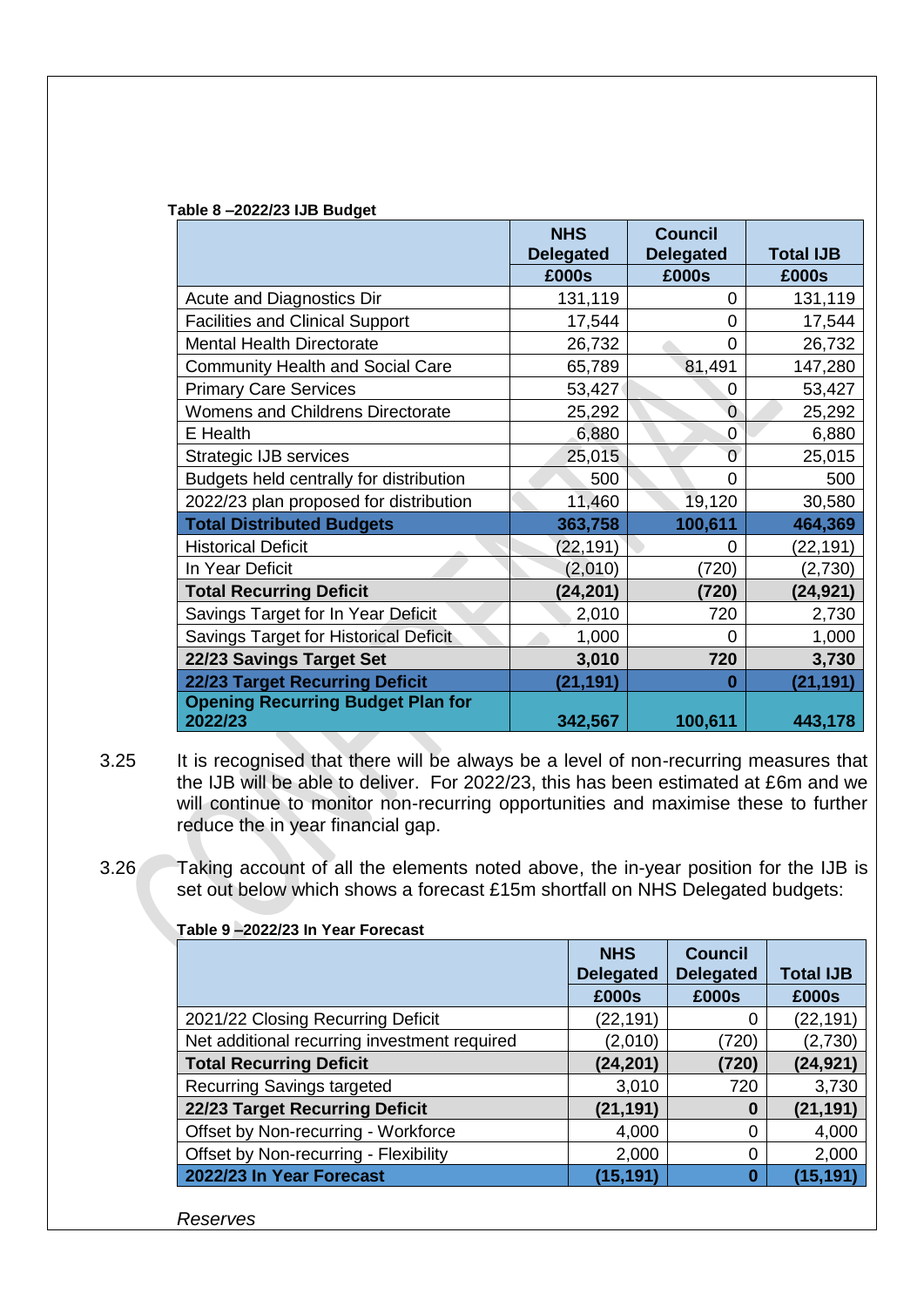3.27 The IJB carried forward funding of £16.4m into 2021/22; this is anticipated to increase significantly and a review is underway for the position at 31 March 2022. Details of final balances and spending plans will be reported to the IJB at future meeting once the year end position has been concluded and final balances are known.

#### *Covid-19 and Remobilisation*

- 3.28 It is anticipated that costs related to Covid-19 activity will continue into 2022 and be funded from allocations received from Scottish Government during 2021/22 which will be carried forward through reserves. Included within the draft Financial Plan submission to Scottish Government is an estimate of Covid-19 costs for 2022/23 and beyond, with costs identified separately from other pressures. It has been assumed in the Plan these costs can be covered by reserves but a review of all Covid-19 services and ongoing costs will require to be carried out during the first quarter of 2022/23 as part of Covid-19 cost containment measures.
- 3.29 The recurring and non-recurring costs anticipated for the year ahead has been reviewed. At this stage, it is assumed that all costs are fully funded and therefore do not impact on the Financial Plan.

|                                | <b>NHS</b><br><b>Delegated</b><br>£000s | <b>Pass</b><br>through to<br><b>Council</b><br>£000s | <b>Total IJB</b><br>£000s |
|--------------------------------|-----------------------------------------|------------------------------------------------------|---------------------------|
| Recurring                      | 7,844                                   |                                                      | 7,844                     |
| 2022/23 Non-recurring          | 2,626                                   | 4,217                                                | 6,843                     |
| <b>Total costs anticipated</b> | 10,470                                  | 4,217                                                | 14,687                    |

**Table 10 – Covid-19 and Remobilisation Forecast**

3.30 In 2021/22, Scottish Government issued the Board with £16m of non-recurring funding as part of a total £619m being provided to Integration Authorities to fund a range of Covid-19 measures. This will require to be carried forward by the IJB in an earmarked reserve for Covid-19 purposes in line with usual accounting arrangements for Integration Authorities and can be used to fund Health and Socila Care Partnership Covid-19 costs for 2022/23.

#### **4. Conclusions**

- 4.1 The current draft proposed budget for services delegated to the IJB, passes on in full the additional funding from the partner organisations as identified in the Scottish Budget for 2022/23.
- 4.2 The IJB is not projecting a break-even position and will have to continue to identify solutions to bridge the current £15m in-year gap and the targeted £21m recurring gap.

#### **5. Resource Implications**

5.1. Funding implications are considered as part of the overall Financial Plan and budget setting for the IJB.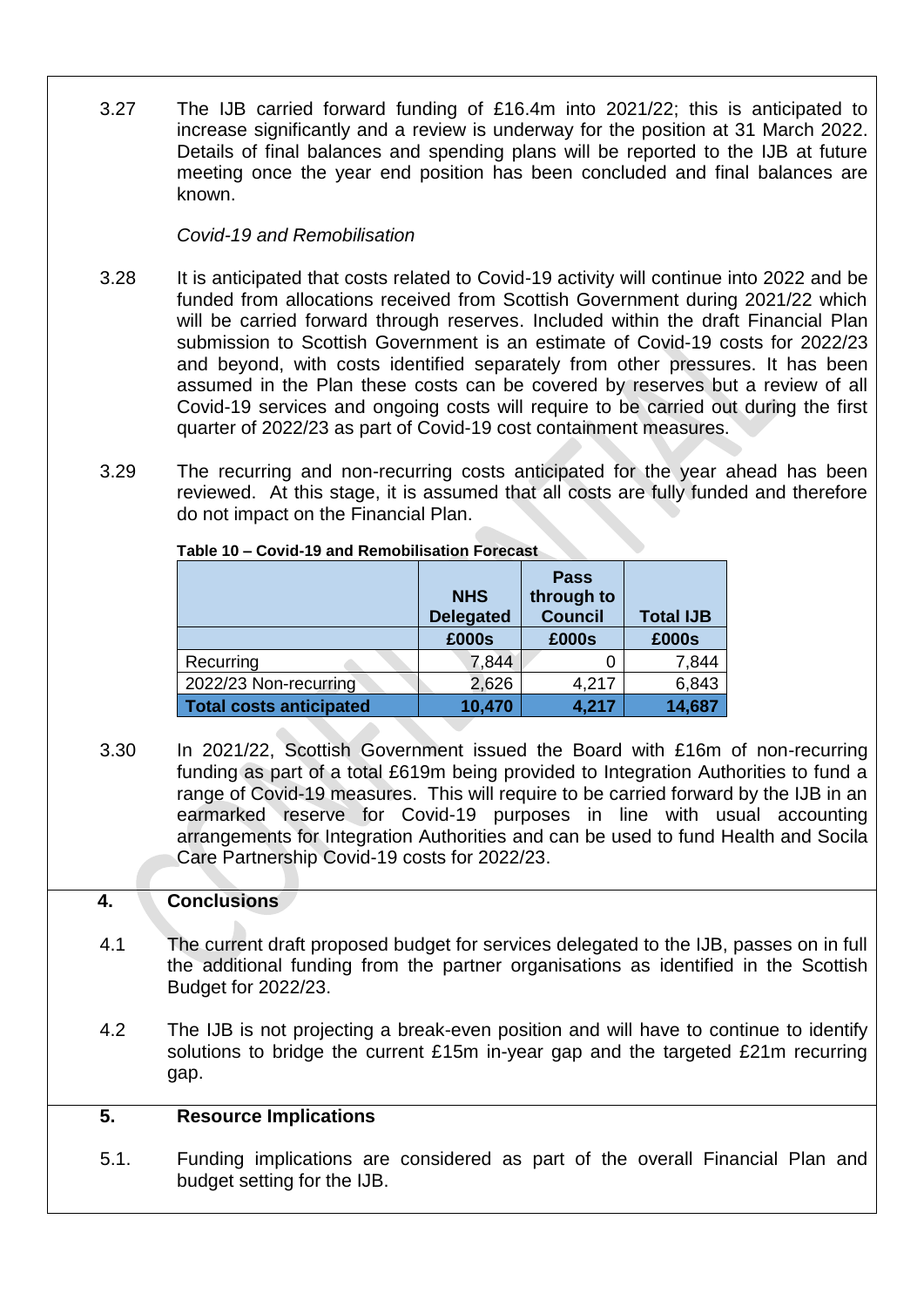### **6. Impact on Integration Joint Board Outcomes, Priorities and Policy**

6.1. The Financial Plan has a key role in supporting the delivery of the Strategic Plan.

## **7. Legal and Risk Implications**

7.1. There are no legal or risk implications identified.

## **8. Consultation**

8.1. Senior Finance Team/Health and Social Care Senior Management Team, Health and Social Care Governance and Performance, NHS Board Management Team and Financial Recovery Board.

#### **9. Equality and Human Rights Impact Assessment**

9.1. Impact assessments will be required for all proposals progressed through the business transformation programme.

#### **10. Glossary**

10.1 All acronyms must be set out in full the first time they appear in a paper with the acronym following in brackets.